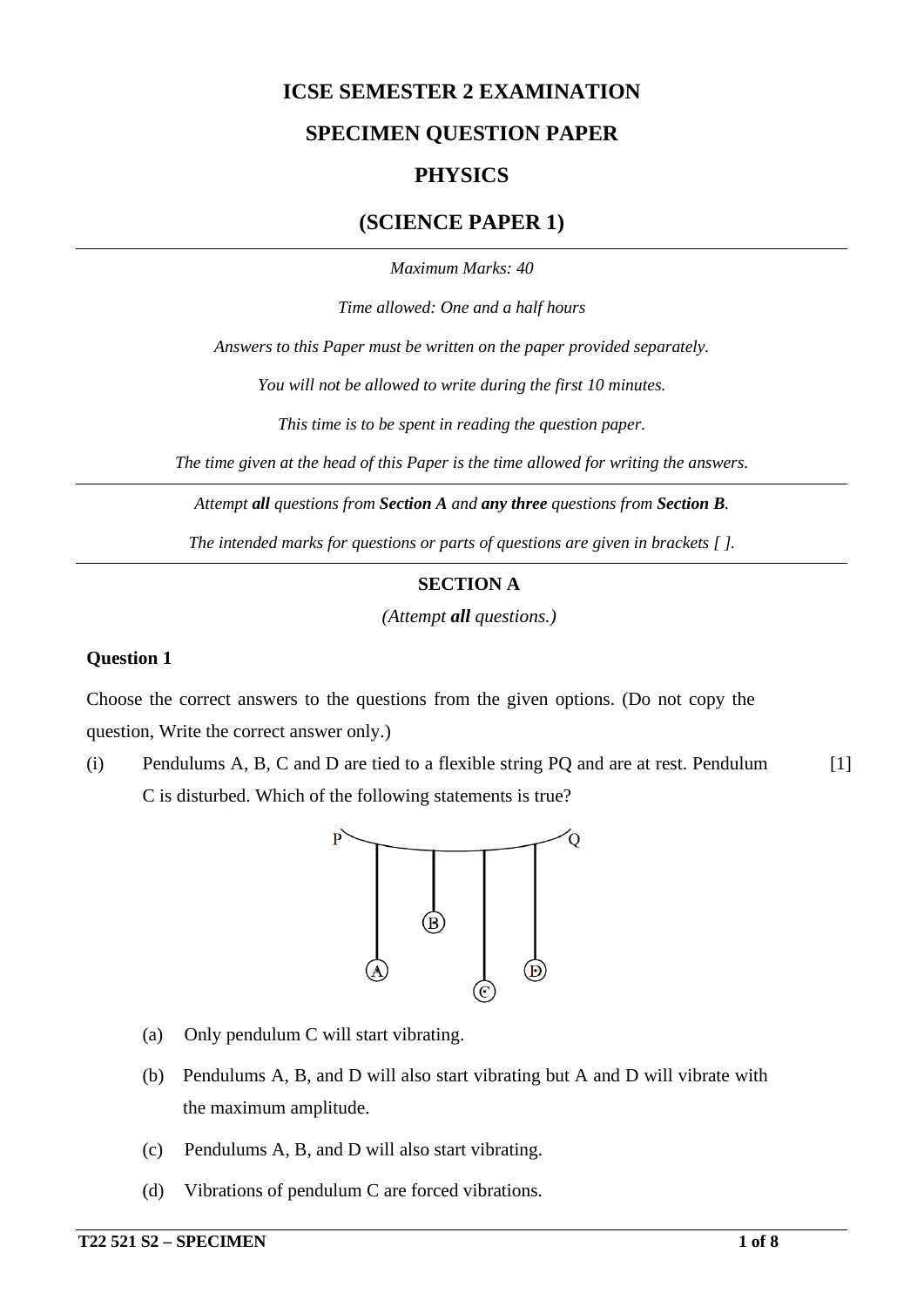- (ii) Which of the following is **not a** characteristic of parallel combination of resistors?
	- (a) If one resistor is fused, the circuit does not become open.
	- (b) The total resistance R is given by the formula  $\frac{1}{R} = \frac{1}{R_1} + \frac{1}{R_2} + \frac{1}{R_3}$ ……
	- (c) The total resistance becomes less than the least resistor, present in the combination.
	- (d) The current through each resistor always remains the same.
- (iii) Which one of the following statements is correct?
	- (a) Live wire has zero potential.
	- (b) Fuse is connected in a neutral wire.
	- (c) Potential of live and earth wire is always the same.
	- (d) Earth wire is used to prevent electric shock.
- (iv) The diagram below shows a free conductor AB is kept in a magnetic field and is carrying current from A to B. (To avoid confusion complete path of the circuit is not shown) The direction of the force experienced by the conductor will be:  $[1]$



- (a) Up
- (b) Down
- (c) Towards N
- (d) Towards S
- (v) The diagram below shows a magnet moved near a coil along its axis. Which of the diagram shows correct flow of current during this motion? [1]



 $[1]$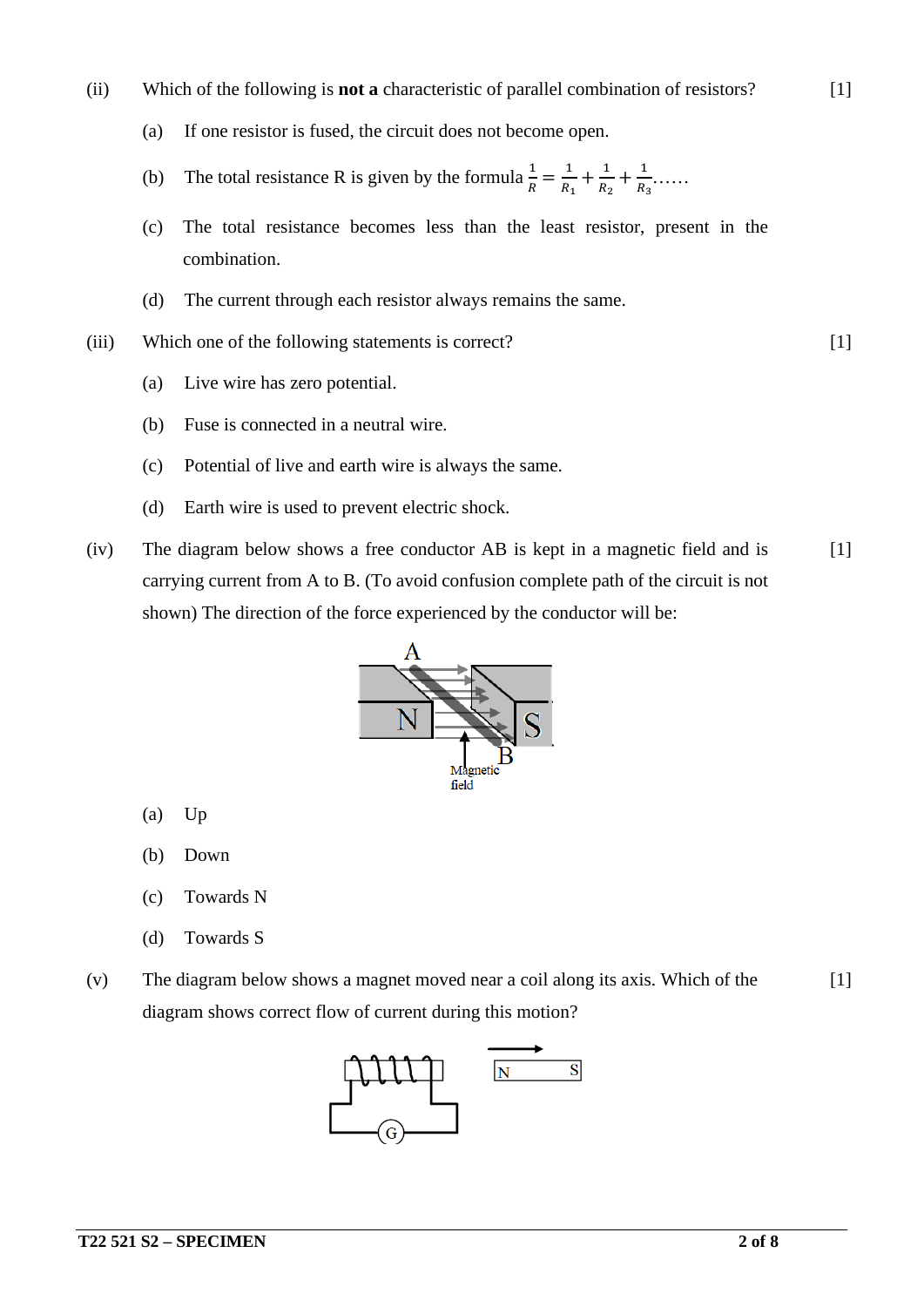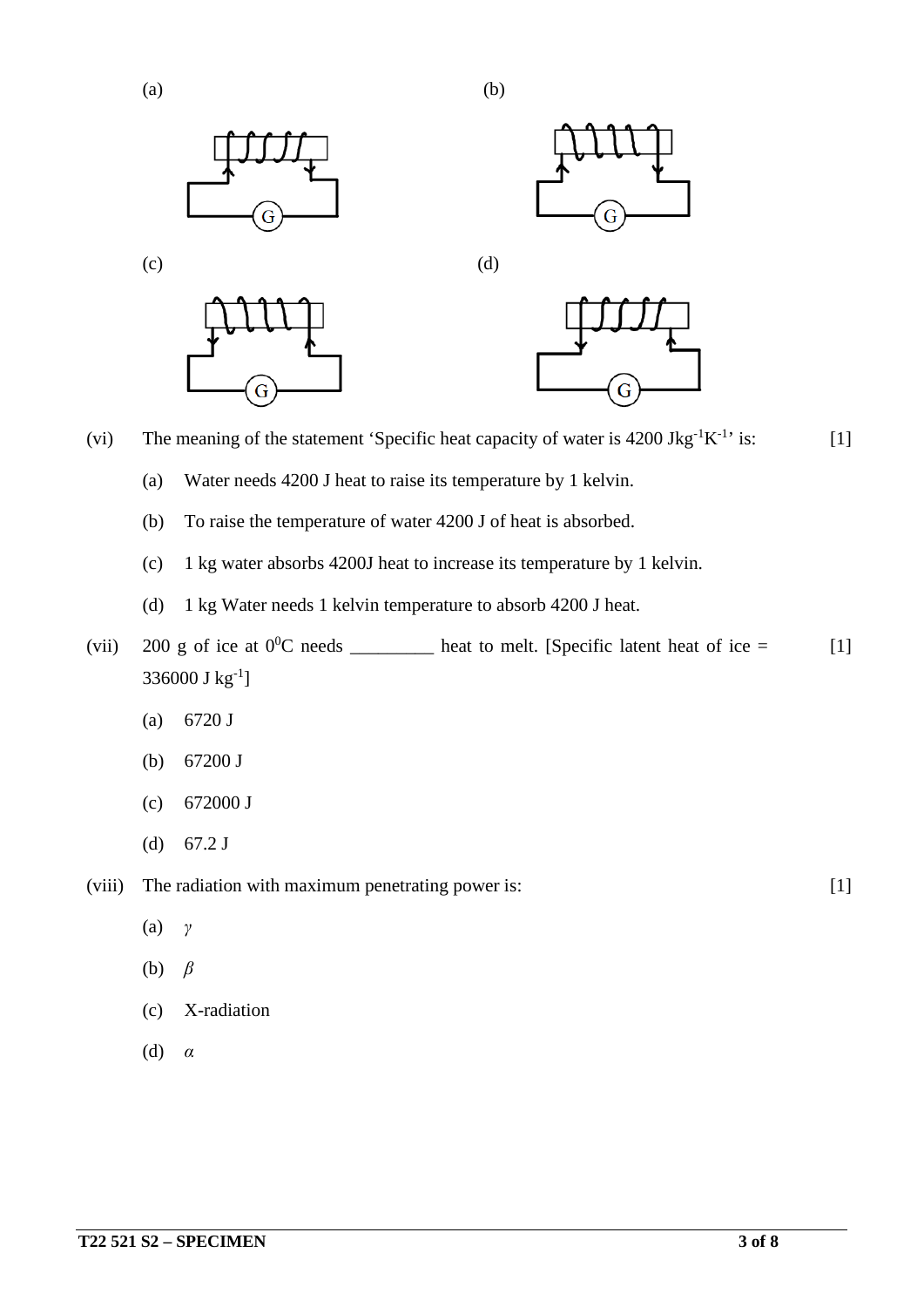- (a) A forced vibration in which amplitude remains constant.
- (b) A forced vibration in which frequency of forced vibration is greater than the free vibrations of the body.
- (c) A forced vibration, in which frequency of forced vibration is equal to the free vibrations of the body.
- (d) A forced vibration, in which frequency of forced vibration is less than the free vibrations of the body.
- (x) The nuclear radiation which gets deflected towards negatively charged plate in an electric field is:  $[1]$ 
	- (a) Gamma
	- (b) Ultraviolet
	- (c) Beta
	- (d) Alpha

#### **SECTION B**

*(Attempt any three questions from this Section.)*

#### **Question 2**

(i) (a) Calculate the total resistance across AB.



- (b) If a cell of e.m.f 2.4 V with negligible internal resistance is connected across AB then calculate the current drawn from the cell.
- (ii) (a) Which will absorb more heat, 10 g of ice at  $0^0C$  or 10 g of water at  $0^0C$ ?
	- (b) For the same mass of ice and ice-cold water, why does ice produce more cooling than ice-cold water?

[3]

[3]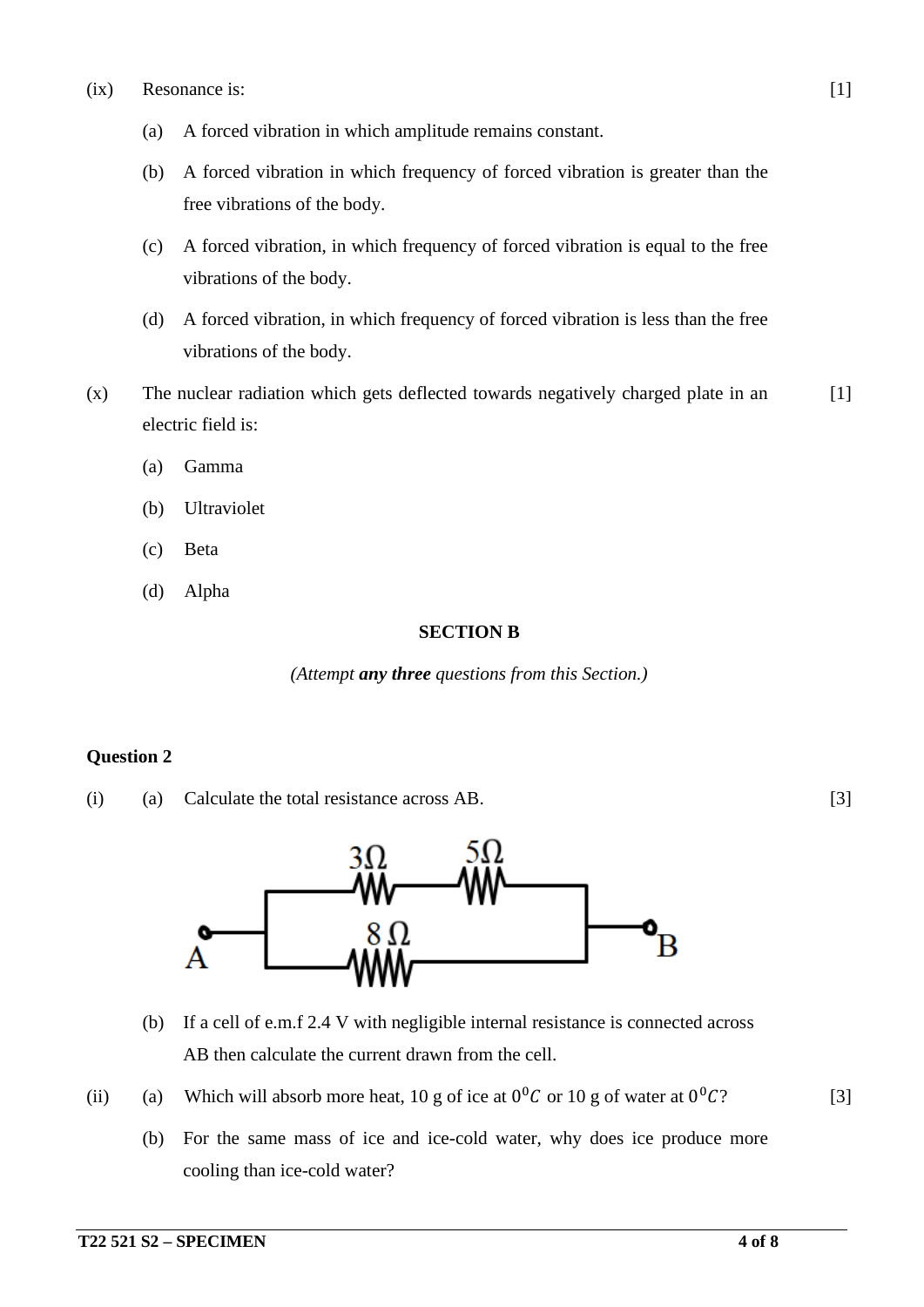(iii) The diagram below shows an insulated copper wire wound around a hollow card board cylindrical tube. Answer the questions that follow:



- (a) What are the magnetic poles at A and B when the key K is closed?
- (b) State two ways to increase the strength of the magnetic field in this coil without changing the coil.
- (c) If we place a soft iron bar at the centre of the hollow cardboard and replace the DC source by an AC source then will it attract small iron pins toward itself when the current is flowing through the coil?

#### **Question 3**

(i) The diagram below shows a cooling curve for 200 g of water. The heat is extracted at the rate of  $100 \text{ Js}^{-1}$ . Answer the questions that follow: [3]



- (a) Calculate specific heat capacity of water.
- (b) Heat released in the region BC.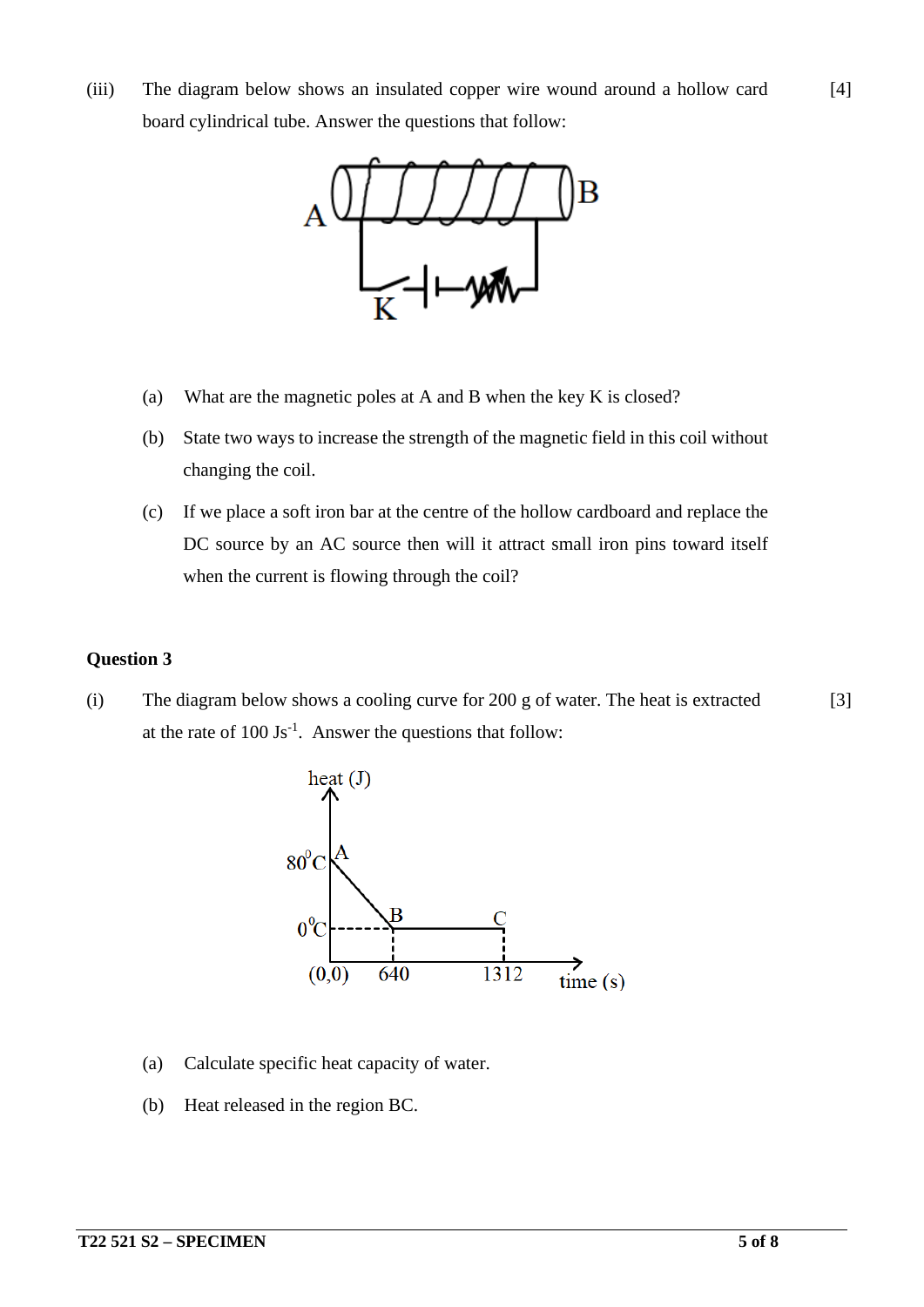(ii) (a) Observe the diagram given below and state whether the bulb will glow or not when we switch on K.



- (b) Is it safe to handle the bulb when the switch is OFF?
- (c) Give a reason for your answer in (b).
- (iii) Two metals A and B have specific heat capacities in the ratio 2:3. If they are supplied same amount of heat then [4]
	- (a) Which metal piece will show greater rise in temperature given their masses are the same?
	- (b) Which metal piece will have greater mass if the rise in temperature is the same for both metals?
	- (c) If the mass ratio of metal A and metal B is 3:5 then calculate the ratio in which their temperatures rise.
	- (d) If specific heat capacity of metal A is 0.26 Jg<sup>-1 0</sup>C<sup>-1</sup> then calculate the specific heat capacity of metal B

#### **Question 4**

- (i) (a) Which one of the following graphs A or B shows free vibrations in vacuum and which one shows free vibrations in a medium? [3]
	- (b) How did you come to this conclusion.



- (ii) (a) State the Faraday's laws of electromagnetic induction
	- (b) Name one electrical device which works on this principle.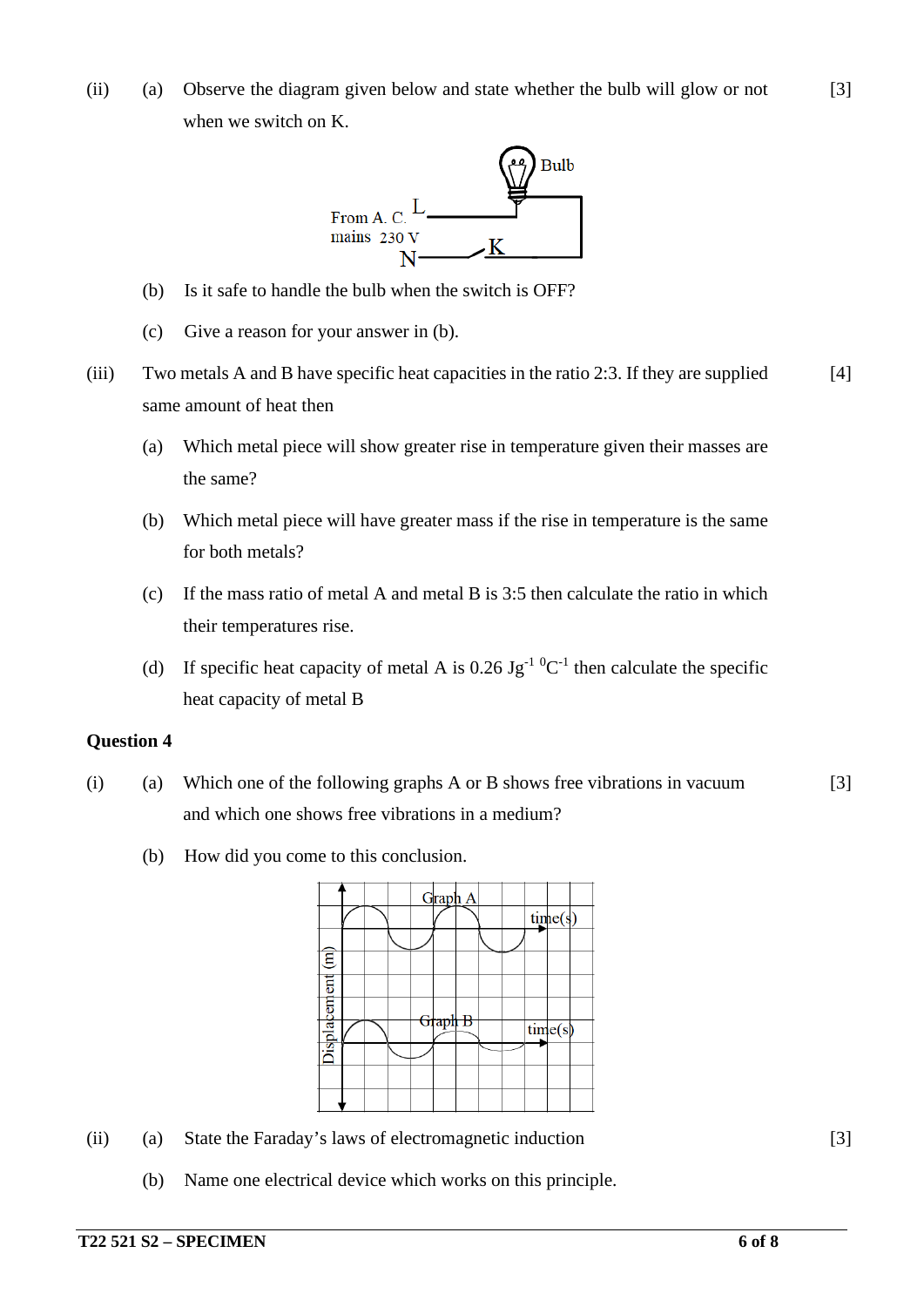- (iii) A nucleus  $\frac{194}{82}X$  emits an alpha particle
	- (a) What will be the atomic number of the daughter nucleus Y?
	- (b) What will be the number of neutrons in the daughter nucleus Y?
	- (c) Write a nuclear reaction showing the emission of this particle.

#### **Question 5**

(i) (a) Name the electrical appliance shown in the diagram below.



- (b) Name the material of the wire used in this device.
- (c) Name two important characteristics of this wire.
- (ii) (a) Define pitch.
	- (b) Two wires AB and CD of same length are stretched by same amount. Which wire will produce sound of greater pitch on plucking?
	- (c) Give a reason for your answer.



(iii) (a) Why is water used as a coolant in radiators of a car?

[4]

[3]

(b) Name the radioactive isotope used to find the age of fossils. Name the radioactive radiation which it emits?

[3]